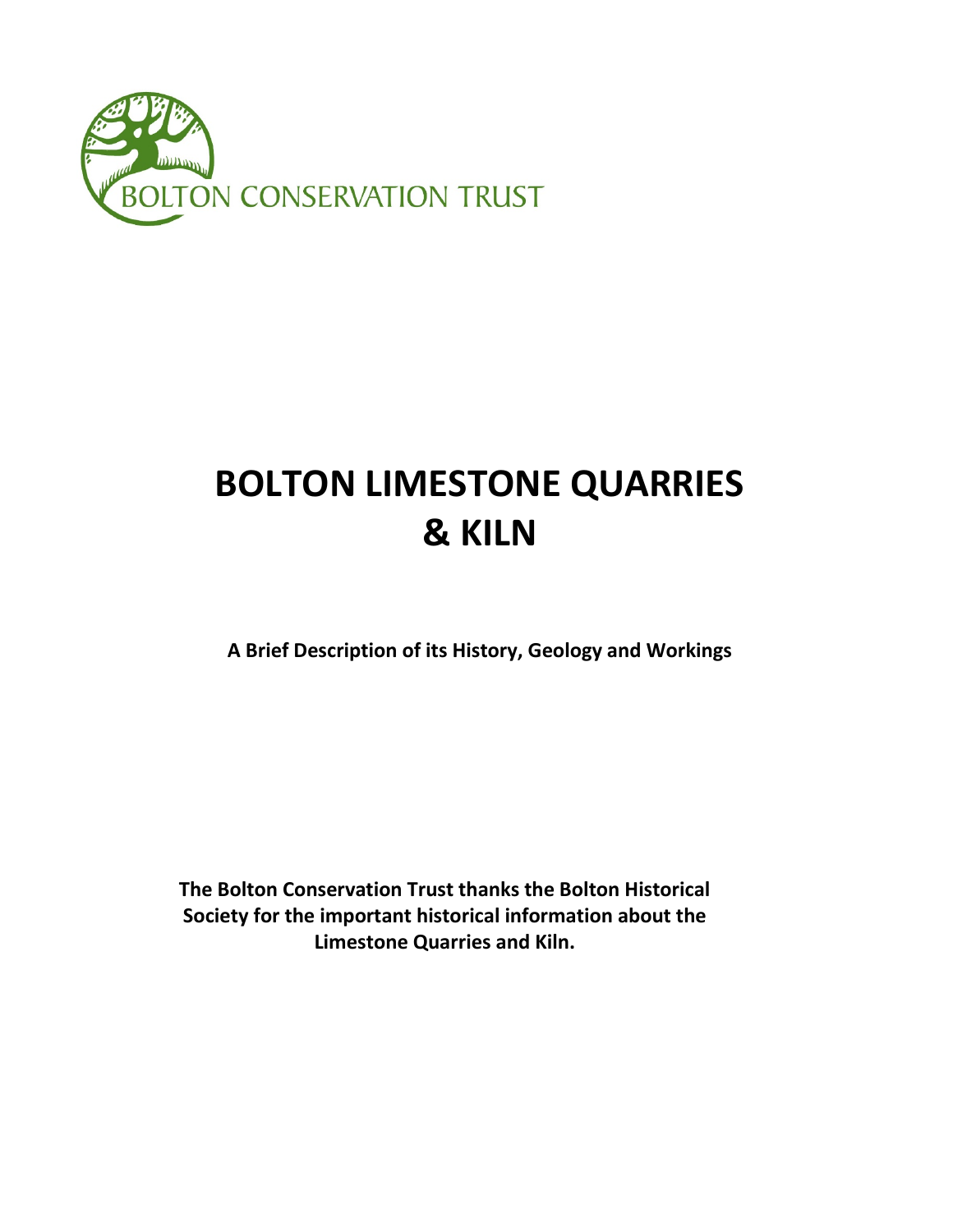#### **BOLTON LIMESTONE QUARRIES & KILN**

#### **Background and History**

Limestone was discovered by the Whitcomb family on the south side of Rattlesnake Hill between 1736 and 1738. Noticed as an outcrop of white rock on what was farmland (pasture) at the time, it was the second significant limestone deposit to be discovered in this area of New England, the first deposit having been discovered in Newbury in 1697.

Limestone was excavated from two quarries, the Hildreth Quarry to the south and the large Whitcomb Quarry to the north. Quarrying of the Hildreth Quarry, the older line of near-surface excavations, involved hand tools (star drills to drill holes to split rock with "feathers & wedges"). Consequently, when harder dikes of scapolite rock were encountered, they were left in place and the limestone was removed around them. The dikes are still clearly evident today.



Whitcomb Quarry **Matter and Australian Control** Hildreth Quarry with scapolite dike

The kiln used to convert the limestone to lime was set into the hillside to the east of the Whitcomb Quarry. In the 1950's the rock lintel to the doorway failed and the front face collapsed. The lime kiln was restored to its original configuration in 1976 on the basis of an old painting and a photograph in History of Bolton (1938) with funding through a Federal Government US Bicentennial Grant.



Lime Kiln – 1938 (History of Bolton) Lime Kiln – 1976 (after reconstruction)

In the early 1800's the Whitcomb Quarry, largest and most recent, was begun at the top of a small hill south of Rattlesnake Hill. It was the first major (deep) attempt at following the limestone strata downward into the ground. Sometime in the mid-1800's the quarrying operation was discontinued because an underground waterway was inadvertently opened at the bottom of the quarry and the entire depression filled with water. It was rumored at the time that the quarry filled with water so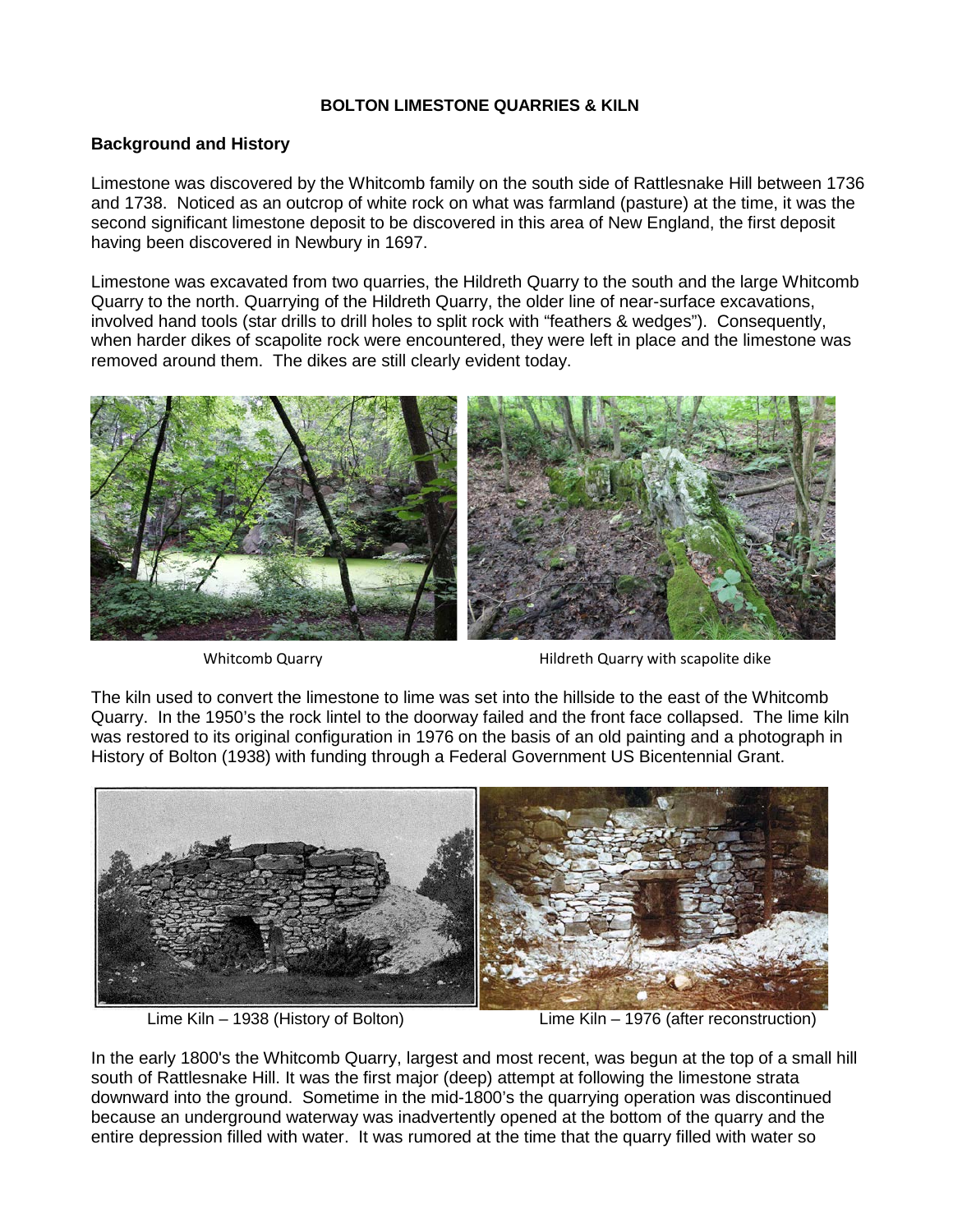quickly that the ox that powered the device to lift limestone from the bottom of the quarry were drowned. The story was confirmed in 1937 when the quarry was pumped and all of the wrought iron shoes of the ox were recovered and given to Raymond Mentzer, the owner of the property.

In 1937 the lime quarrying operation was revitalized by Frederick Hazen of Somerville, MA, who leased it for the production of agricultural limestone. The effort was stopped shortly thereafter when the rock crusher was badly damaged in operation by the unusually hard Bolton limestone. No limestone has been commercially removed from the Bolton limestone quarries since that time.

Although the evidence of the quarrying operations now appears to be modest, it has been hidden under renewed plant growth and appears to be part of the natural landscape. Production was actually very significant, particularly for its time. The 1879 History of Worcester County noted that "Forty years ago, it turned out annually from fifteen to twenty thousand bushels of lime".

## **Bolton Limestone and "Boltonite" - Geologic Aspects**

Limestone is initially deposited over long periods of time as a sedimentary rock and consists of pure calcite, Ca CO<sub>3</sub> and pure dolomite, Ca Mg (CO<sub>3</sub>)<sub>2</sub> and other impurities. Depending on the size of the crystals the rock can appear like shale or slate (very fine crystals) or sandstone (more coarse collections of crystals). Bolton limestone tends to be more like sandstone in crystal size, but the crystals are very close together, making the rock very dense and less pervious to water.

Bolton limestone has undergone geologic processes that account for its unique characteristics of density and crystal size. These processes, forms of geologic metamorphosis, have occurred over relatively long periods of time and account for much of the twisting and folding of the rock that may seen on the east wall of the largest quarry.

The high pressures experienced by the rock during the metamorphism process, as well as deposition of other minerals in and around the limestone, have contributed to transforming the relatively soft sedimentary limestone into a much harder limestone, approaching marble. (In some cases the limestone in Bolton has been referred to as marble in the literature.) The Bolton limestone's metamorphosis has resulted in two important characteristics:

- 1. The very hard scapolite layers between the limestone deposits became vertical during metamorphosis, forming 'dikes' which were difficult for the early quarry workers to cut and consequently were left in place, the softer limestone being removed all around them. They may still be seen standing, appearing much like walls, in the older quarries.
- 2. Dynamic metamorphosis in which rocks are broken and ground without much hardness, density or crystal change. Cracks in the rocks (faults) may be seen in the east wall of the largest quarry.

One unique characteristic resulting from its metamorphosis: when broken, it emits a smell of sulfur for a few seconds.

Although Boltonite, a constituent of Bolton limestone, was considered for many years to be a unique mineral, it is now generally considered in the geologic community per the Mineralogical Society of America to be a local variety of fosterite. However, Boltonite is quite unique, the only other known location being near the slopes of Mt. Vesuvius in Italy.

# **The Bolton Limekiln: Producing Lime from Limestone**

The Bolton Limekiln produced lime primarily for local wall plaster, mortar and whitewash (paint).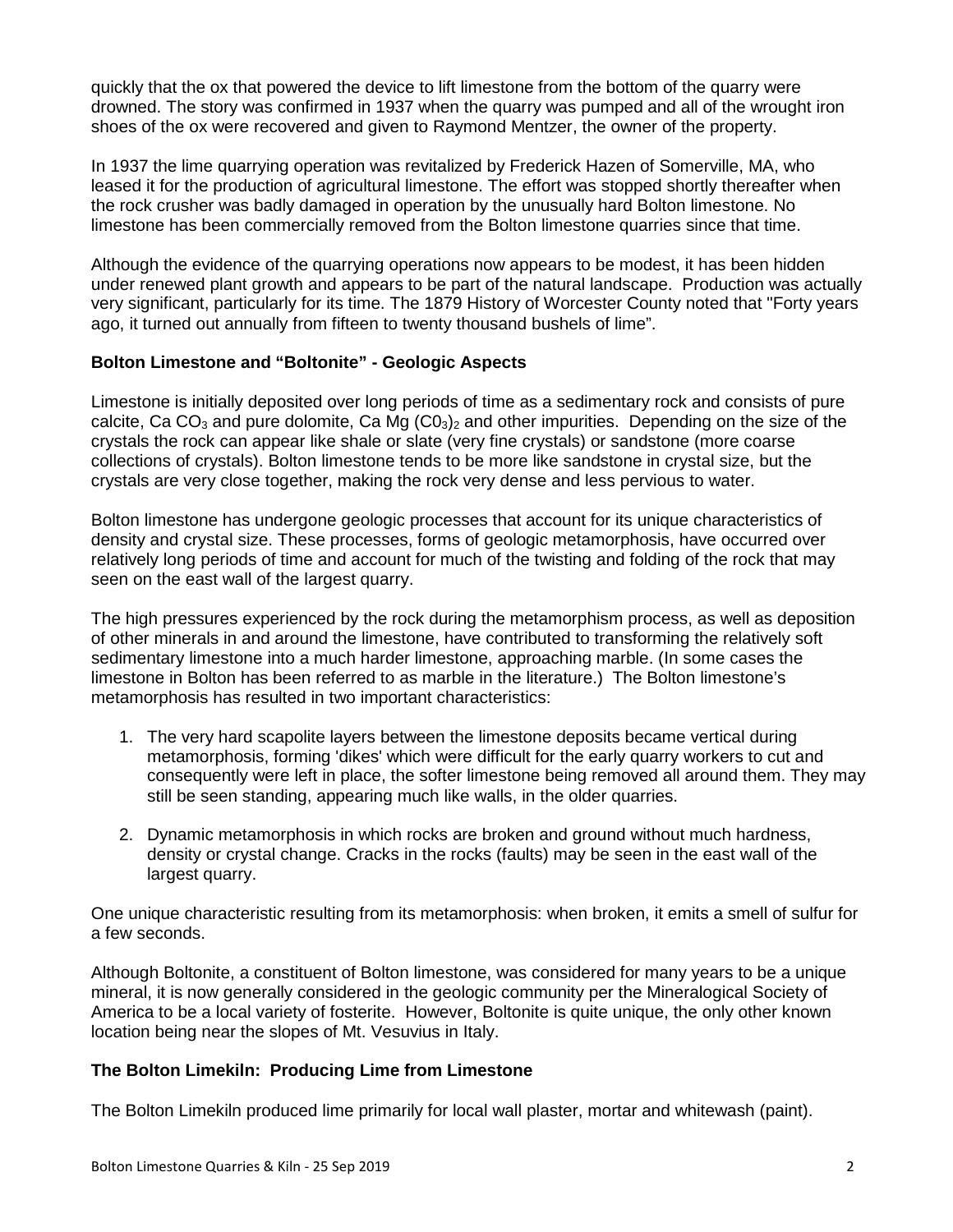The kiln produced lime on an intermittent basis and employed the most primitive and least efficient method of producing lime, a method that was used back to Roman times.

From a paper by the Vermont Archeological Society (1990), the construction of the kiln and its use to convert limestone to lime:

"Ruins of 19th-century intermittent type lime kilns were all constructed of stone, most of which came from the same quarry that provided the stone which was eventually burned inside the kiln. Although this sounds like a peculiar practice, the insides of these kilns soon glazed over from the heat of burning, and the glaze protected the kiln walls from further heat effects. The glaze also helped seal the kiln from unwanted outside drafts, keeping the heat inside and reducing fuel consumption."

Note that the glazing is still evident on the inside of the Bolton kiln.

"In charging the kiln, the largest pieces of limestone were first selected and formed into a rough dome-like arch about 5 to 6 feet high, leaving openings around the stones for upward draft. Above this arch, the kiln was filled to the top with limestone fragments with the larger fragments toward the bottom. A wood fire was started under the dome, and the heat was gradually raised to prevent sudden expansion and rupture of the dome. After a bright heat was reached throughout the mass of stone, it was maintained for 3 to 4 days. Complete burning was indicated by a large shrinkage in volume of the contents, the choking up of spaces between the fragments, and the ease that an iron rod could be forced down into the mass from the top of the kiln. The fire was allowed to slowly die out, and the lime was gradually removed from the bottom. The process was simple and cheap, the main expense being for quarrying the stone and preparing the fuel. One or two kilns supplied a 17th- and 18th-century neighborhood for a year, operating for a week or two, and remaining idle for the remainder of the year."

A cross-section of the kiln ready for firing is shown below. Note that the draft to assure proper heating was controlled at the top of the charge with wet boards, turf, or some other method. The draft at the bottom was controlled with a temporary door or a partial dry stone wall.



The product produced by the kiln was "quicklime", a very caustic substance which had to be hydrated (slaked) with water to be used. The water source to slake the lime was not taken from nearby Great Brook as might be expected, but taken from a dedicated stone-lined well slightly to the southwest of the kiln door. Prior to the slaking process, the lime was stored in and sold from a lime house, the foundation of which is still evident about 100 ft. east of the kiln and was shown in the Silas Holman 1797 and 1831 maps of Bolton.

Bolton Limestone Quarries & Kiln - 25 Sep 2019 3